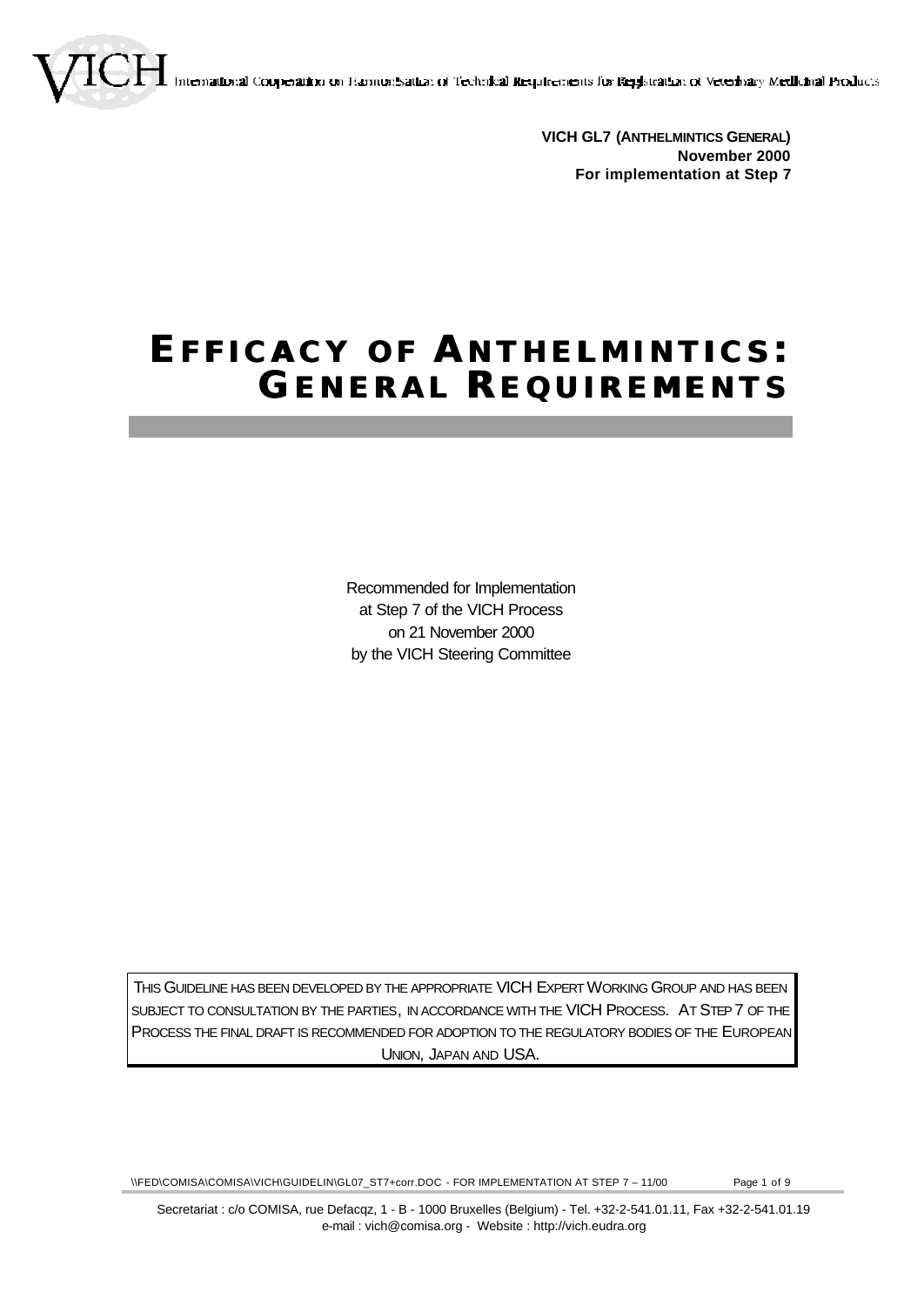# **EFFICACY OF ANTHELMINTICS: GENERAL REQUIREMENTS (EAGR)**

# **Introduction**

The International harmonization of veterinary regulations has political and economical consequences.

The reduction or the elimination of the requirements to provide different sets of data for the marketing approvals could markedly reduce R&D costs and has a positive impact on the product approval process. Animal welfare will also benefit by eliminating unnecessary duplication of studies, which will lead to a reduction in the number of animals required for establishing the safety and effectiveness of veterinary antiparasitic drugs. An additional benefit would be the use of a single set of data to obtain marketing approval of products for the treatment of minor animal species.

Government regulatory authorities will also benefit by achieving recognition of uniform standards, which should have a positive impact on the resources dedicated to the approval process and should reduce the workload.

The present overall guideline will provide a major contribution towards the standardization and simplification of methods used for the evaluation of new anthelmintics and generic copies in domesticated animals. This overall guideline is supported by individual species guidelines for bovine, ovine, caprine, equine, swine, canine, feline, and poultry. These individual species guidelines are not intended for other animals.

Guidelines need to:

- (1) Serve as models for government officials responsible for developing meaningful efficacy registration requirements within their country;
- (2) Assist investigators in preparing basic plans to demonstrate effectively the efficacy of anthelmintics;
- (3) Optimise the number of trials and experimental animals used for drug testing. This serves not only to diminish overall costs but is also an important welfare consideration.

The guidelines should not consist of rigid stipulations, but should make clear recommendations on the minimal standards needed. By their nature, guidelines address most, but not all possible eventualities. Each case has to be considered on its' merits, and if in a particular circumstance an alternative approach is deemed more fitting, a reasoned argument for the deviation should be prepared, and if possible discussed with appropriate authorities before work is initiated. Published data may be utilized also as substantial evidence to support effectiveness claims. This alternative approach should be discussed *a priori* with the corresponding regulatory authorities. It is important to emphasise that the acceptance of international data remains an important issue for the VICH guidelines.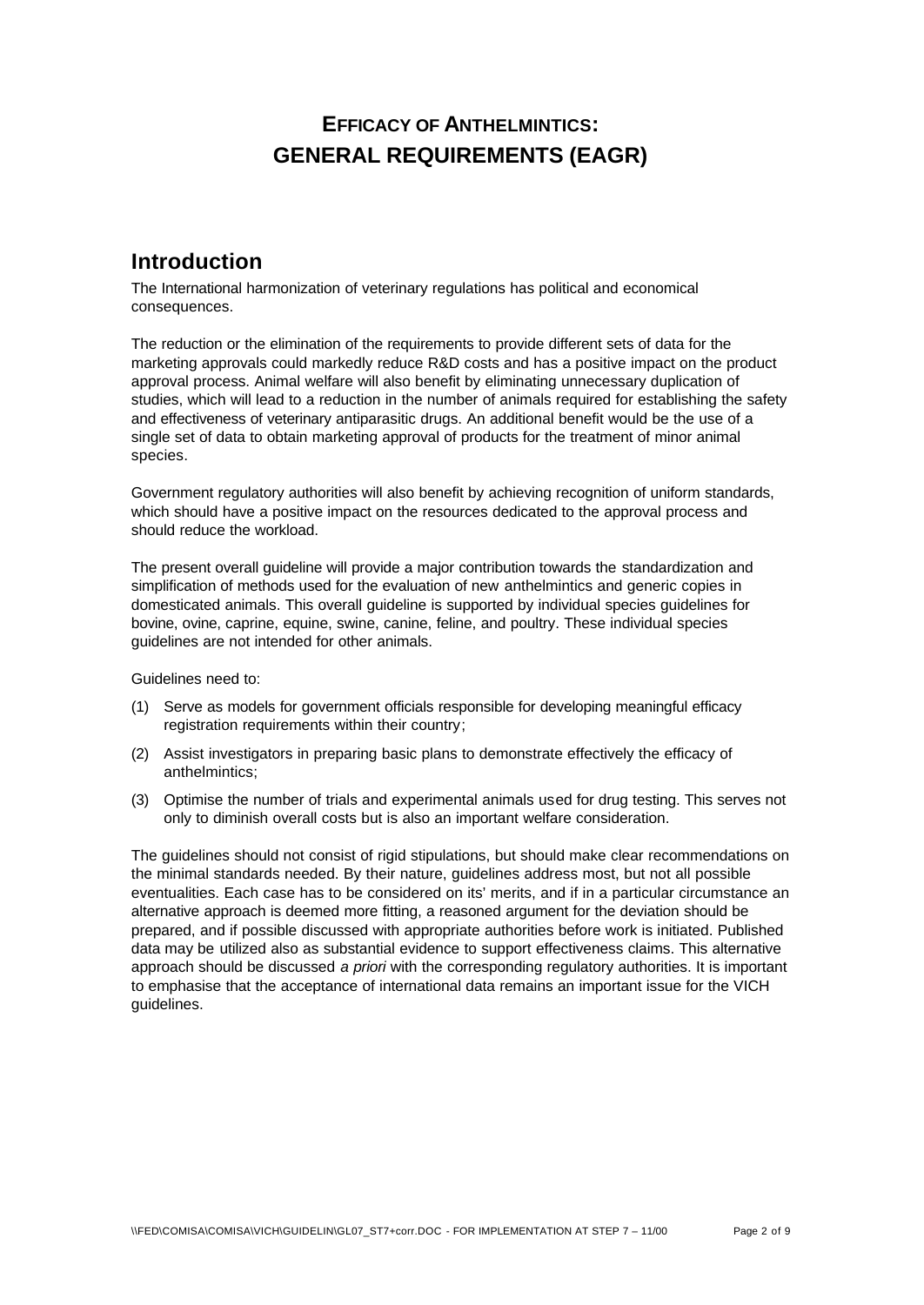# **Overall Anthelmintic Guidelines**

Two sections have been identified in the guidelines: general elements, and specific evaluation studies. The General Elements section includes: good clinical practice, evaluation of effectiveness data, types of infection and parasite strains, product equivalence, recommendations for the calculation of effectiveness, standards of effectiveness and the definition of helminth claims. The Specific Evaluation Studies section describes: dose determination, dose confirmation, field and persistent efficacy studies.

# **A. General Elements**

# **1 - Good Clinical Practice**

The principles of Good Clinical Practice (GCP) should apply to all clinical studies and sponsors should work within the principles of the GCP recommendations. Non-GCP studies are considered as non-pivotal studies and may be used as supporting data.

## **2 - The evaluation of effectiveness data, use of natural or induced infections, definition of laboratory and field (helminth) strains**

The evaluation of effectiveness data is based on parasite counts (adults, larvae) in dose determination and dose confirmation studies; egg counts/larval identification is the preferred method to evaluate the effectiveness in field studies. Controlled and critical tests are acceptable both for the dose determination and dose confirmation studies (critical tests cannot be used for those drugs that destroy the parasite's body). However, controlled tests are preferable, and the option to utilize critical tests should be supported with an explanation from the sponsor.

The use of natural or induced infections in effectiveness studies will be determined by the type of parasite and the claim proposed by the sponsor. In some rare, but epizootiologically important parasites, the use of induced infections is the only solution.

Recent field isolates generally are preferred to develop induced infections, although in some cases laboratory strains can be used (see glossary). Field strains are believed to reflect more accurately the current status of the parasite in nature. The characterisation of each of the laboratory isolates used in the investigations should be included in the final report i.e. source, maintenance procedure, drug sensitivity, number of passages and expected establishment rates in the target host. For field isolates, characterisation also needs to include source, date, location of isolation, previous anthelmintic exposure and maintenance procedure.

# **3 - Product equivalence**

The principle of product equivalence can be used for two products containing the same approved active ingredient(s), e.g. generic(s) when used at the same dose, by the same route of administration and in the same host. For a formulation change to an approved product where the same approved active ingredient(s) remains, the pharmacokinetic attributes of the drug as well as the predilection site of the targetted parasites should dictate the study type that should be conducted for product equivalence.

In either case for absorbed drugs that can be measured in the blood plasma, and for which a relationship with effectiveness can be correlated with pharmacokinetic parameters, a blood level bioequivalence study may be used. Alternatively and particularly where pharmacokinetic parameters cannot demonstrate a relationship with effectiveness, 2 dose confirmation studies using the dose-limiting parasite for therapeutic claims and/or 2 persistence efficacy studies per species claimed will be needed.

# **4 - Recommendations for the calculation of effectiveness**

The analysis of parasite data in support of effectiveness uses estimations of several parasitological parameters including faecal egg counts and worm counts, which may be a reflection of the success of the treatment. In most natural infections, and less in induced infections, large variations in data values between similarly treated animals have been observed. This may require additional studies to be conducted to increase the number of observations.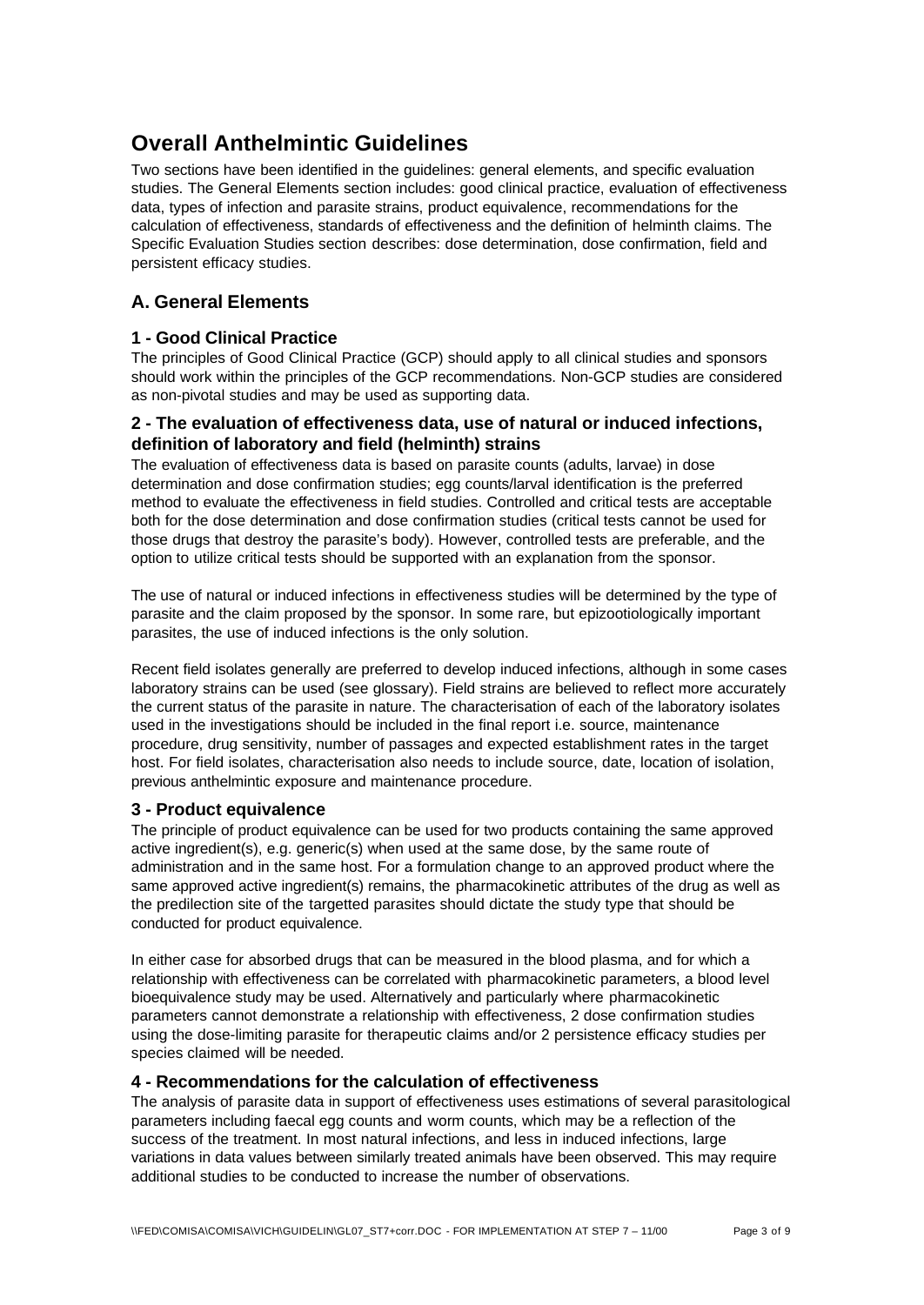#### **4.1 Data analysis recommendations**

The statistical analysis of the study is a two-stage procedure. The requirements for approval of an anthelmintic product are based on significant statistical differences between the treated and control groups and on calculated percent effectiveness of 90% or more.

The type of statistical analyses must be determined by the sponsor in the protocol stage prior to any data analyses. Nonparametric or parametric procedures are acceptable. If the sponsor is able to demonstrate significant statistical differences between the treated and control groups, then percent effectiveness would be calculated using geometric means. For a product to be acceptable, the calculated percent effectiveness must be at least 90% (see Standards of Effectiveness).

# **4.2 Geometric versus arithmetic means**

Differences in effectiveness may be seen whether geometric or arithmetic means are used. However, in the context of harmonization, recommendations are needed for one method of calculating the means. Log-transformed parasite counts or egg-counts tend to follow a normal distribution more closely than do non-transformed parasite counts. The geometric mean is therefore a more appropriate estimate of central tendency and has less potential for misinterpretation than the arithmetic mean. The use of arithmetic means to evaluate effectiveness has been considered to be a more stringent criterion reflected in a more conservative estimation of therapeutic activity of the product and may be acceptable in certain circumstances only.

For the calculation of percent of effectiveness geometric means are required for dose determination, dose confirmation, field trials and persistent efficacy studies. In certain circumstances there may be conditions acceptable for the use of arithmetic means.

#### **4.3 Number of animals (dose determination, dose confirmation and persistency trials)**

The minimum number of animals required per experimental group is a crucial point. The number of animals will depend on the type of statistical analysis used, however, the inclusion of at least 6 animals in each experimental group is a minimum recommended.

#### **4.4 Pooling data**

Pooling data is allowed when certain criteria are taken into account. For sponsors intending to pool data it is important to ensure that a general protocol is standardized for each type of study proposed, that is dose confirmation, field and persistency studies. There should be similarity among numbers of animals/group numbers of parasites, type of animals and experimental conditions. Where pooled data are used, any aberrant result should be explained to the regulatory authorities.

Pooling of data only will be considered where more than two studies (as defined in Section B-2 below) have been conducted and the majority of individual studies provide 90% or greater efficacy, i.e. minimally three studies with at least two of these demonstrating efficacy of 90% or greater are required to pool data. The overall efficacy of the pooled studies should demonstrate efficacy of 90% or greater.

In the case of rare parasites an alternative approach will have to be used (i.e. more trials may be required).

The geometric means are calculated based on all controls values, i.e. dropping zero counts in control groups and a corresponding number of zero treated animals will not be allowed.

#### **4.5 Adequacy of infection**

A universal definition of adequacy of infection cannot be formulated because of the diversity of genera, species and strains of helminths subject to evaluation. Furthermore, each strain under test may have unique characteristics of infectivity and pathogenicity. However, in the development of study protocols, the adequacy of infection should be addressed, especially in terms of the statistical, parasitological and clinical relevance of the infection level in individual control animals, as well as the number of control animals in which infections are established. The level of infection,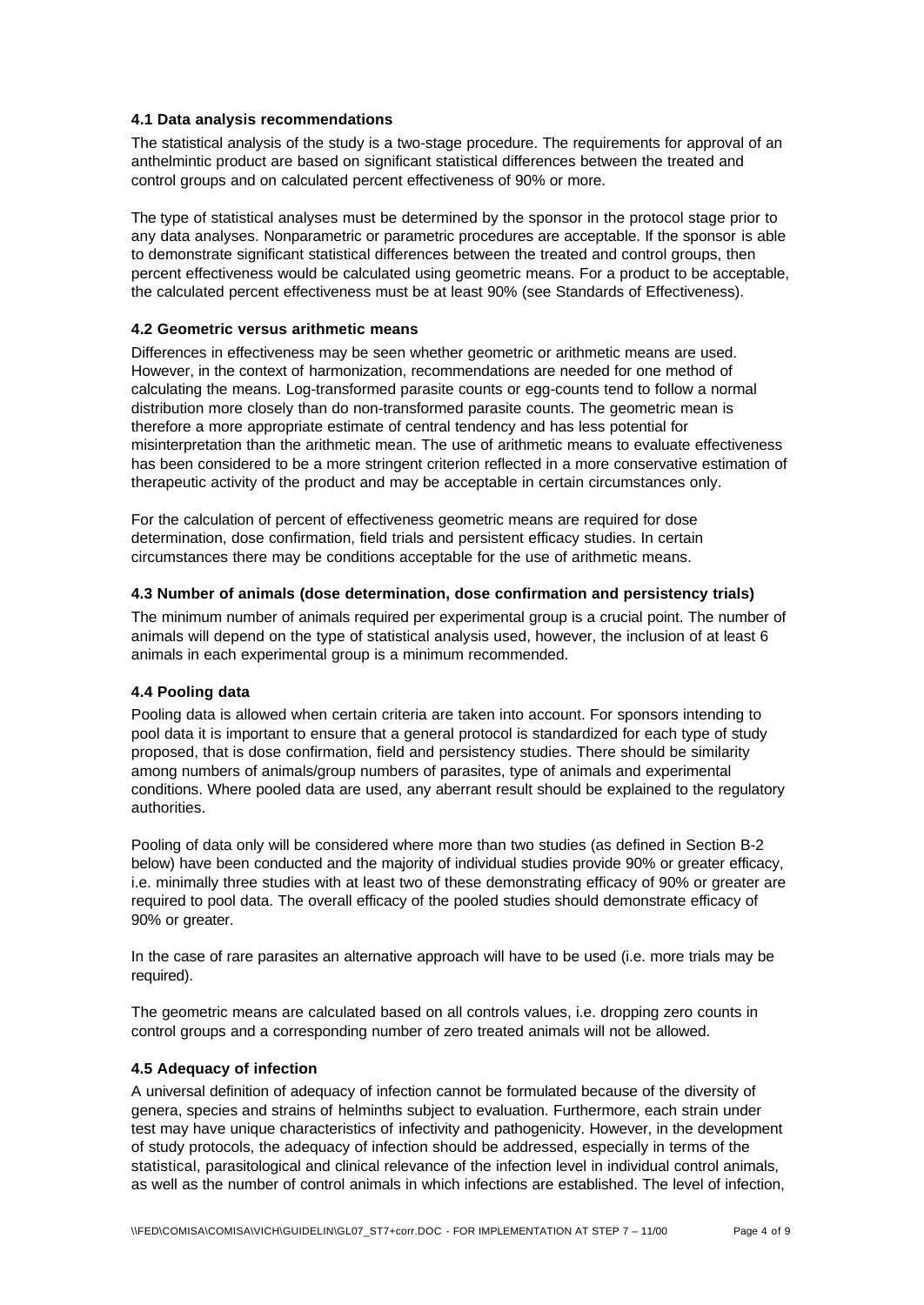and its' distribution, among control animals should be adequate to permit the appropriate standards of efficacy to be met with acceptable statistical and biological certitude/confidence. Multiple infections are acceptable, however, each helminth species must reach acceptable minimums of infection.

In cases where all animals in the control group are infected, then *one possible* statistical method involves the use of calculating the lower 95% confidence limit of the control group geometric mean burden. If this value is greater than 10% of the control group geometric mean burden, then the infection can be said to be adequate. In the case where some of the animals in the control group are not infected (counts=zero), then the geometric means should be replaced by the median and the 95% confidence limit will be based on the control group median burden. However, whatever statistical method may be recommended, adequate infections are still required in (a minimum of) 6 control animals as outlined in the relevant species-specific guidelines.

#### **4.6 Aliquot size**

Aliquot size to determine parasite burdens should be at least 2%. Smaller aliquot size may be used with justification.

#### **5 - Standards of Effectiveness**

A compound should be declared effective only when effectiveness against each parasite declared on the labelling stands at 90% or above, based on calculation of geometric means using pooled data (when appropriate), and there is a statistically significant difference in parasite numbers between control and treated animals. However, there are regional differences where the epizootiology of certain parasitic infections may require higher minimal effectiveness, especially when the aim for drug effectiveness is focussed specifically on preventing pasture contamination. These will be covered in the individual host species guidelines. Effectiveness below 90% may be adequate when the claimed parasites do not have any other effective treatment.

### **6 - Definition of Helminth claims**

Parasite identification will determine the type of claim proposed on the labelling. A species claim is highly recommended for adult stages. However, a genus claim should be acceptable for immature stages which cannot be specified where there is more than one species in that genus. If species claims are to be made then the presence of each should be confirmed including two dose confirmation studies for each parasite.

# **B. Specific evaluation studies**

Three types of studies are used in the evaluation of all new anthelmintics: dose determination, dose confirmation and field efficacy studies. Special studies are also required to determine the persistent efficacy of an anthelmintic.

#### **1 - Dose Determination Studies**

Dose titration trials shall from now on be referred to as dose determination studies, their purpose being to determine the dose rate to be recommended for the particular target animal. The studies may or may not be conducted using the final formulation. However, if not, any changes in the formulation must be scientifically justified. Some regulatory authorities may waive the requirement for a dose determination study where alternative data are presented to support the intended dosage. For generic products, where the optimum dose of the active ingredient has already been generally adopted, dose determination studies are not necessary.

When broad spectrum activity is claimed for an anthelmintic preparation, dose determination studies should contain a dose-limiting species within the claimed spectrum, and should be independent of whether the dose limiting species is a high or a low (= rare) prevalence species. The sponsor should select the parasites taking into consideration their impact on animal health. Confirmation of effectiveness against the species for which a claim is made, would be completed in the dose confirmation studies.

When only one parasite is claimed (e.g. *Dirofilaria immitis*), the discussion on the number of species and the dose limiter becomes irrelevant.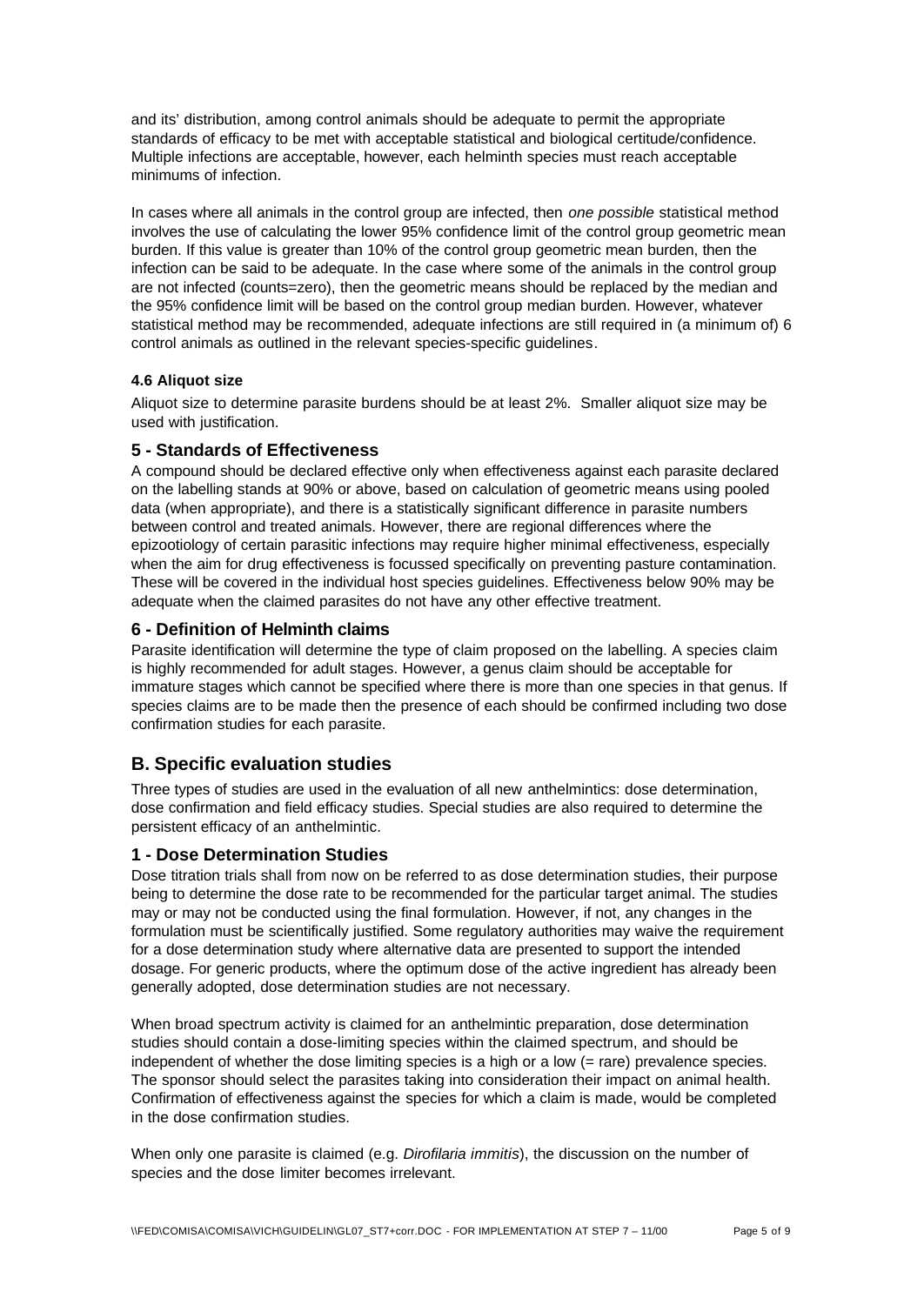One internationally accepted design includes a minimum of three groups receiving different levels of anthelmintic treatment together with a group of untreated controls should be included in the trials e.g., 0, 0.5, 1 and 2x the anticipated dose. It is suggested that the range of doses should be selected on the basis of preliminary studies to encompass the approximate effective dose. The reason for the dose selected should be explained. For each selected parasite, groups of treated and untreated controls should consist of at least 6 (= recommended) adequately infected animals, but if there is any doubt about the level of infection then the number should be increased accordingly (see data analysis).

This phase of the testing should be conducted using adult parasites unless there is information that larvae of a particular parasite could be a dose-limiting stage or the proposed product claim is only targetting a specific parasite at the larval stage (e.g. *Dirofilaria immitis*). Dose determination studies may be conducted using natural infections, however induced infections are preferred. Both laboratory strains and recent field isolates (see glossary) can be used to develop induced infections.

### **2 - Dose Confirmation Studies**

These studies should be conducted using the final formulation of the drug to be commercialized. The dose confirmation work should not be conducted on known drug resistant strains of parasites. To investigate effectiveness against adult parasites, naturally infected animals are preferred. However, induced infections using recent field isolates in one of the studies are acceptable. For rare parasite species, laboratory strains may be used and they may be conducted outside the geographic location in which the product will be authorized for marketing. Dose confirmation for larval stages should be conducted using induced infections. The sponsor should explain deviations from this recommendation. Against inhibited stages only natural infections are recommended.

At least two controlled or, when appropriate, critical dose confirmation studies per individual claim are recommended (single or multiple infections). Two studies are the minimum needed to verify that efficacy can be achieved against various helminth strains in animals raised in disparate regions and climates and under respective husbandry conditions. At least one of the studies should be conducted in the geographic location where registration is being pursued and both studies should be conducted under conditions that are sufficiently representative of the various conditions under which the product will be authorised. In the event that in certain locations parasites are particularly rare then two trials from outside the location will be acceptable. A dose determination study can be used in place of one of the confirmation studies, if the final formulation was used and administered under label recommendations.

For each study, at least 6 (= recommended) animals per treatment group shall be adequately infected. The adequacy of the infection should be defined in the protocol phase. A sufficient number of infected animals should be examined before treatment to ensure that at least 6 (= recommended) adequately infected animals for the parasite or life stage of a parasite are present at the start of the trial (see recommendations for the calculation of effectiveness).

#### **3 - Field Efficacy Studies**

These studies shall be conducted using the final formulation of the drug product to be commercialized to confirm efficacy and safety. The number of field trials to be conducted and animals involved in each trial will depend on (1) the animal species, (2) the geographic location and (3) local/regional situations. The controls i.e. untreated animals or animals treated with a registered anthelmintic with a known profile, should equal a minimum of 25% of the treated animal numbers. Local/regional implies within a country and/or association with a climatic and/or management area (see also glossary). To achieve the requested numbers it is also acceptable to conduct multi-centre studies with sub-trials in each local/region. The request for additional (or fewer) studies, and/or animals (animal welfare considerations) by local regulatory authorities should be fully justified. The product should always be tested in the age range/class/production type of animal intended to be treated as indicated on the labelling.

#### **4 - Persistent Efficacy Studies**

Modern broad spectrum anti-parasitic compounds may show persistent effectiveness due to the presence of residual activity of either the parent compound, or the metabolites, in the treated animal. These claims can only be determined on the basis of actual worm counts and not on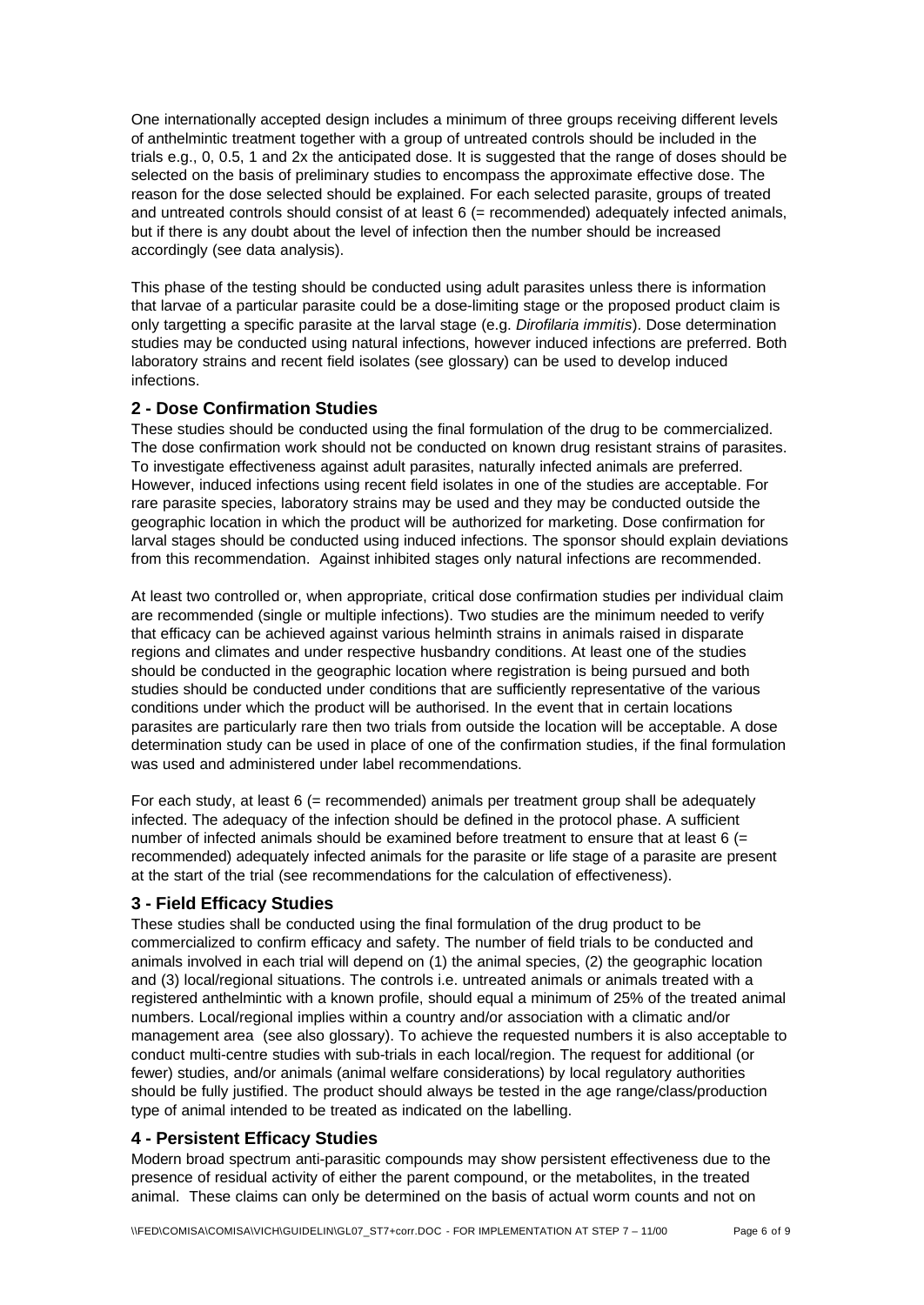number of eggs per gram of faeces. Claims of activity of less than seven days should not be considered a persistent effect and claims should mention persistent efficacy for a certain number of days. The type of protocol depends on the animal species and will be discussed under the specific target species guidelines.

As described for dose confirmation, a minimum for a persistence claim (for each duration and parasite claim) should include 2 trials (with worm counts) each with a non-treated and treated group. At least 6 animals (= recommended) per treatment group shall be adequately infected. The adequacy of the infection should be defined in the protocol phase. Persistence claims will only be granted on a species-by-species basis.

#### **ACKNOWLEDGEMENTS**

The workgroup acknowledge the help of J Reid (FEDESA, EU), L Maes (FEDESA, EU), T Kennedy (AHI, USA), P Jones (EMEA), J Messenheimer (FDA/CVM, USA), D J Shaw (EU), M Lamb (FDA/CVM, USA), A Nevius (FDA/CVM, USA), K Hamamoto (JMAFF, Japan) and N Hirayama (JMAFF, Japan).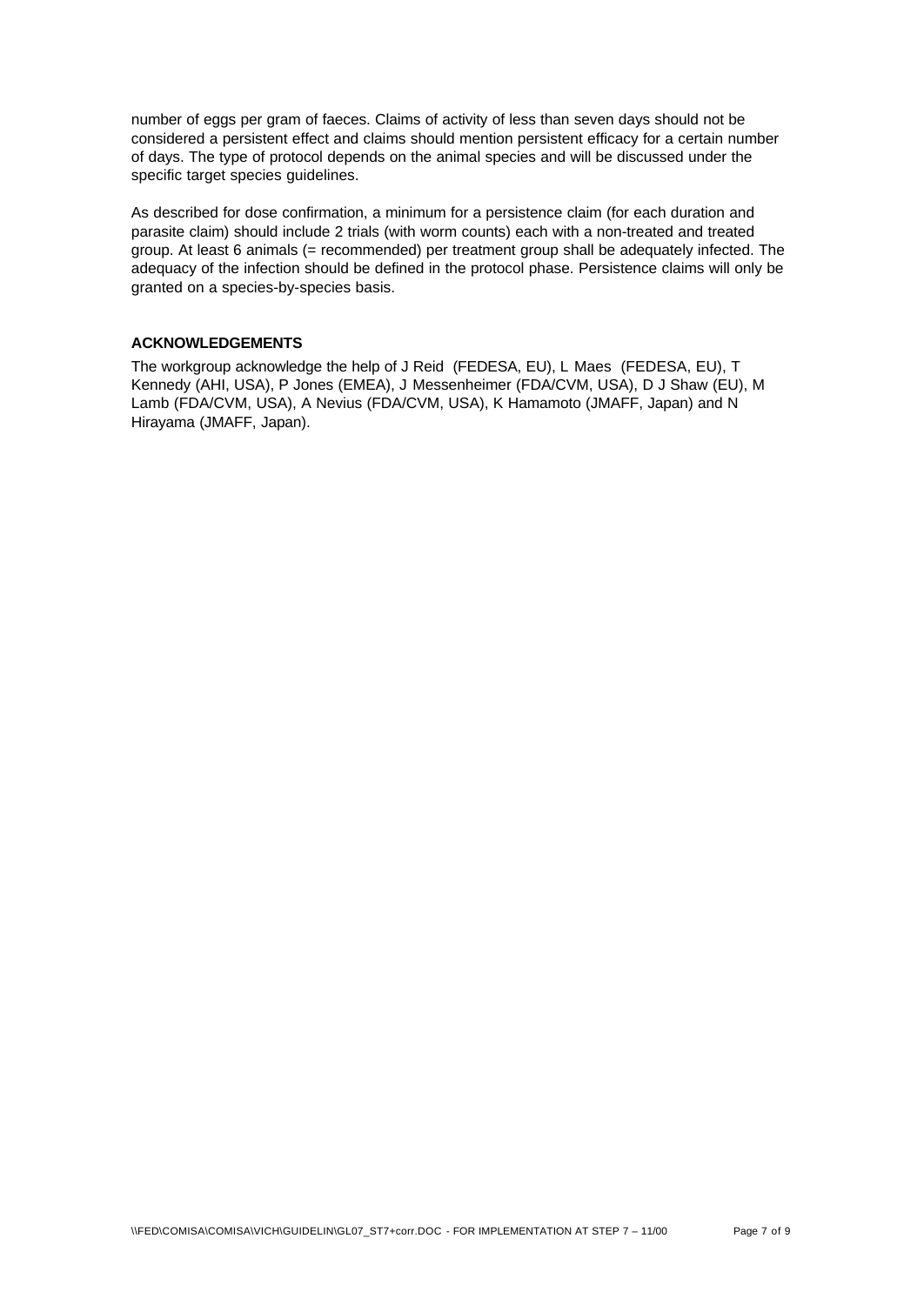#### **GLOSSARY**

ADEQUATE INFECTION: Natural or induced infection level defined in the study protocol that will allow the evaluation of the therapeutic effectiveness of the drug when comparing parasitological parameters (e.g., number of parasites) in medicated and control animals.

ALIQUOT SIZE: A sample (known volume) of gastrointestinal or other (lung etc) content collected to determine the number of parasites.

CLAIM: A parasite species or genus (adult and/or larvae) listed on the labelling with proven susceptibility (90% or better effectiveness) to an anthelmintic drug

CONTROLLED TEST: A procedure to study the effectiveness of a drug using two groups: a control and at least one treated group of experimental animals. Adequately parasitized animals are included in each treated and control group; after a suitable period of time after treatment the animals are necropsied and the parasites are enumerated and identified. The effectiveness of the compound is calculated as follows: 100 [(GM of  $N^{\circ}$  of parasites in control group) - (GM of  $N^{\circ}$ parasites in treated animals)] divided by [GM of Nº of parasites in control animals] is equal to % Effectiveness for the parasite or life stage (GM = geometric mean). This test is the most widely used and accepted when the sample size is the same.

CRITICAL TEST: A procedure whereby the number of parasites recovered from an animal after the treatment is added to the number counted in the intestine at necropsy which are considered to be the total number of parasites in the animal at the time of treatment. The effectiveness is calculated as follows:  $[N^{\circ}$  of parasites expelled] divided by  $[N^{\circ}$  of parasites expelled) plus  $(N^{\circ}$  of parasites remaining)] X100 is equal to % effectiveness in the individual animal.

DOSE CONFIRMATION STUDY: *In-vivo* study to confirm the effectiveness of a selected drug dose and formulation; may be conducted in the laboratory or in the field.

DOSE DETERMINATION STUDY: *In-vivo* study conducted to determine the most appropriate dose or range of effectiveness of a veterinary drug.

DOSE-LIMITING PARASITE: A parasite that will be identified during dose determination studies that will identify the dosage of the drug at which it shows 90% effectiveness. Any lower concentration of the product will show an effectiveness below 90% for the dose-limiting parasite even though it will adequately treat other parasites (90% or better effectiveness) in the host.

EFFECTIVENESS: The degree to which the manufacturers claims on the labelling have been supported by adequate data i.e. providing control of at least 90% on the basis of the calculation of geometric means using pooled data from controlled studies.

FIELD EFFICACY STUDY: Larger scale study to determine effectiveness and safety of a veterinary drug under actual use conditions.

GCP: Good Clinical Practice: A set of recommendations intended to promote the quality and validity of test data. It covers the organizational process and the conditions under which studies are planned, performed, monitored, recorded and reported.

GENERIC(S) : A generic may be approved by providing evidence that it has the same active ingredient(s), in the same dosage, as the approved animal drug, and that it is bioequivalent to the approved animal drug product. Local regulatory requirements should be addressed accordingly.

GEOGRAPHICAL LOCATION: A subdivision where the guidelines will be implemented: Japan, European Union, USA and Australia/New Zealand.